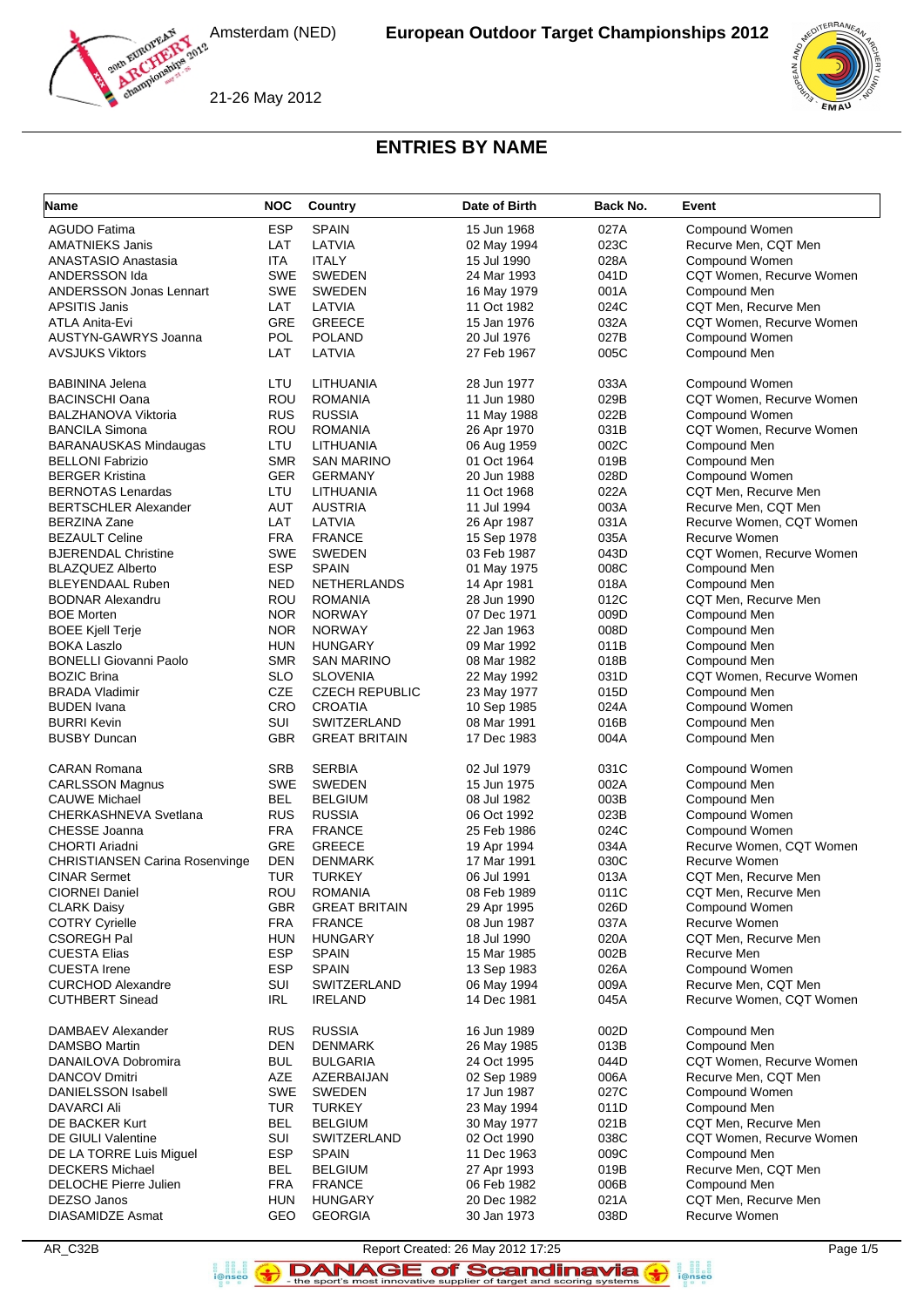





21-26 May 2012

# **ENTRIES BY NAME**

|                              |            |                       | Date of Birth | Back No. |                          |
|------------------------------|------------|-----------------------|---------------|----------|--------------------------|
| Name                         | <b>NOC</b> | Country               |               |          | Event                    |
| <b>DIELEN Nathalie</b>       | SUI        | SWITZERLAND           | 18 Mar 1966   | 039C     | Recurve Women, CQT Women |
| <b>DJERF Sebastian</b>       | <b>SWE</b> | <b>SWEDEN</b>         | 26 Feb 1991   | 017A     | Recurve Men, CQT Men     |
| DOBROWOLSKI Rafal            | <b>POL</b> | <b>POLAND</b>         | 27 Dec 1983   | 005B     | CQT Men, Recurve Men     |
| DOUSSOT Christophe           | <b>FRA</b> | <b>FRANCE</b>         | 02 May 1979   | 005B     | Compound Men             |
| <b>DRAGONI Luigi</b>         | ITA        | <b>ITALY</b>          | 13 Aug 1983   | 011C     | Compound Men             |
| <b>DUB Vojtech</b>           | <b>CZE</b> | <b>CZECH REPUBLIC</b> | 30 Jul 1994   | 007B     | Recurve Men, CQT Men     |
| <b>DURNA Katarina</b>        | <b>SVK</b> | <b>SLOVAKIA</b>       | 16 Jun 1964   | 033D     | Compound Women           |
| DURNY Matus Jr.              | <b>SVK</b> | <b>SLOVAKIA</b>       | 10 Jul 1986   | 013A     | Compound Men             |
|                              |            |                       |               |          |                          |
| <b>ELARTS Kaspars</b>        | LAT        | LATVIA                |               | 006C     | Compound Men             |
| <b>ELMAAGACLI Demir</b>      | <b>TUR</b> | <b>TURKEY</b>         | 04 Nov 1990   | 012D     | Compound Men             |
| <b>ELZINGA Peter</b>         | NED        | <b>NETHERLANDS</b>    | 30 Jan 1981   | 016A     | Compound Men             |
| <b>ENTHOVEN</b> Inge         | <b>NED</b> | <b>NETHERLANDS</b>    | 01 Dec 1971   | 024D     | Compound Women           |
| ERDYNIYEVA Natalya           | <b>RUS</b> | <b>RUSSIA</b>         | 06 Aug 1988   | 042A     | Recurve Women            |
| <b>ERGIN Damla</b>           | TUR        | <b>TURKEY</b>         | 24 Nov 1982   | 034D     | CQT Women, Recurve Women |
| <b>ESEBUA Kristine</b>       | GEO        | <b>GEORGIA</b>        | 19 Mar 1985   | 040D     | Recurve Women            |
|                              |            |                       |               |          |                          |
| <b>FABER Dominik</b>         | SUI        | SWITZERLAND           | 31 Aug 1967   | 007A     | Recurve Men, CQT Men     |
| <b>FANTI Luca</b>            | <b>ITA</b> | <b>ITALY</b>          | 18 Jan 1991   | 010C     | Compound Men             |
| <b>FAUCHERON Thomas</b>      | <b>FRA</b> | <b>FRANCE</b>         | 23 Feb 1990   | 020C     | Recurve Men              |
| <b>FAZILOVA Leila</b>        | AZE        | AZERBAIJAN            | 08 Feb 1974   | 045C     | Recurve Women, CQT Women |
| FERNANDEZ Antonio            | <b>ESP</b> | <b>SPAIN</b>          | 12 Jun 1991   | 001B     | Recurve Men              |
| <b>FERNANDEZ Helena</b>      | <b>ESP</b> | <b>SPAIN</b>          | 08 Mar 1991   | 041C     | Recurve Women, CQT Women |
| <b>FLOTO Florian</b>         | <b>GER</b> | <b>GERMANY</b>        | 12 Apr 1988   | 020D     | Recurve Men, CQT Men     |
| FOLKARD Naomi                | <b>GBR</b> | <b>GREAT BRITAIN</b>  | 18 Sep 1983   | 036C     | Recurve Women            |
| <b>FOULON Magali</b>         | <b>ESP</b> | <b>SPAIN</b>          | 08 Jan 1988   | 042C     | CQT Women, Recurve Women |
| <b>FRANGILLI Michele</b>     | <b>ITA</b> | <b>ITALY</b>          | 01 May 1976   | 007D     | Recurve Men              |
|                              |            |                       |               |          |                          |
| GAJDOS Csaba                 | HUN        | <b>HUNGARY</b>        | 17 Sep 1974   | 019A     | CQT Men, Recurve Men     |
| <b>GALES Andrea</b>          | <b>GBR</b> | <b>GREAT BRITAIN</b>  | 23 Dec 1972   | 027D     | Compound Women           |
| <b>GALIAZZO Marco</b>        | ITA        | <b>ITALY</b>          | 07 May 1983   | 009D     | Recurve Men              |
| <b>GAWRYS Dariusz</b>        | <b>POL</b> | <b>POLAND</b>         | 01 Mar 1966   | 017C     | Compound Men             |
| <b>GENET Dominique</b>       | <b>FRA</b> | <b>FRANCE</b>         | 24 Nov 1968   | 004B     | Compound Men             |
| GILL Joe                     | IRL        | <b>IRELAND</b>        | 10 May 1990   | 008C     | CQT Men, Recurve Men     |
| <b>GIROUILLE Romain</b>      | <b>FRA</b> | <b>FRANCE</b>         | 26 Apr 1988   | 019C     | Recurve Men              |
| <b>GODFREY Laurence</b>      | <b>GBR</b> | <b>GREAT BRITAIN</b>  | 09 Jun 1976   | 010A     | Recurve Men              |
| <b>GOEBEL Petra</b>          | AUT        | <b>AUSTRIA</b>        | 24 Mar 1971   | 033C     | Compound Women           |
| <b>GOLYGOWSKI Marcin</b>     | POL        | <b>POLAND</b>         | 22 Aug 1975   | 016C     | Compound Men             |
| <b>GRANDAL Iria</b>          | <b>ESP</b> | <b>SPAIN</b>          | 13 Aug 1990   | 043C     | CQT Women, Recurve Women |
| <b>GRIFFIN Colin</b>         |            | <b>IRELAND</b>        |               |          |                          |
|                              | IRL        |                       | 20 Jun 1983   | 015C     | Compound Men             |
| <b>GRIMWOOD Liam</b>         | GBR        | <b>GREAT BRITAIN</b>  | 07 Jun 1987   | 006A     | Compound Men             |
| <b>GROSS Jaanus</b>          | <b>EST</b> | <b>ESTONIA</b>        | 30 Sep 1975   | 013D     | Recurve Men, CQT Men     |
| <b>GROZDANOVIC Luka</b>      | <b>SRB</b> | <b>SERBIA</b>         | 11 Mar 1992   | 025A     | Recurve Men, CQT Men     |
| <b>GRYDELAND Runa</b>        | NOR.       | <b>NORWAY</b>         | 06 May 1994   | 031A     | Compound Women           |
| <b>GUIDI Emanuele</b>        | <b>SMR</b> | <b>SAN MARINO</b>     | 16 Sep 1969   | 025C     | Recurve Men              |
| <b>HABERL Hermann</b>        | AUT        | <b>AUSTRIA</b>        | 10 May 1961   | 002A     | Recurve Men, CQT Men     |
| <b>HAGEN Paul Andre</b>      | <b>NOR</b> | <b>NORWAY</b>         | 26 May 1992   | 001C     | Recurve Men              |
| <b>HAGEN Paul Ole</b>        | <b>NOR</b> | <b>NORWAY</b>         | 13 Apr 1964   | 007D     | Compound Men             |
| <b>HALL Robert</b>           | IRL.       | <b>IRELAND</b>        |               | 013C     | Compound Men             |
| <b>HALVORSEN Marius</b>      | <b>NOR</b> | <b>NORWAY</b>         | 12 Feb 1971   | 002C     | Recurve Men              |
|                              |            |                       | 26 Dec 1992   |          |                          |
| <b>HANCI Hasan Basri</b>     | <b>TUR</b> | <b>TURKEY</b>         | 01 Aug 1987   | 010D     | Compound Men             |
| <b>HANLON Keith</b>          | IRL        | <b>IRELAND</b>        | 09 Jan 1966   | 009C     | CQT Men, Recurve Men     |
| <b>HANZLIK Matus</b>         | <b>SVK</b> | <b>SLOVAKIA</b>       | 08 Aug 1990   | 013B     | CQT Men, Recurve Men     |
| <b>HARCARIKOVA Lenka</b>     | <b>SVK</b> | <b>SLOVAKIA</b>       | 17 Sep 1991   | 046D     | CQT Women, Recurve Women |
| <b>HATAVA Matti</b>          | <b>FIN</b> | <b>FINLAND</b>        | 10 Mar 1981   | 012D     | Recurve Men, CQT Men     |
| <b>HENCKELS Jeff</b>         | <b>LUX</b> | LUXEMBOURG            | 30 Aug 1984   | 016C     | Recurve Men              |
| <b>HOFER Patrizio</b>        | SUI        | SWITZERLAND           | 02 Apr 1980   | 017B     | Compound Men             |
| <b>HOLDERNESS Lucy</b>       | <b>GBR</b> | <b>GREAT BRITAIN</b>  | 05 Oct 1964   | 025D     | Compound Women           |
| <b>HRACHOV Dmytro</b>        | UKR        | <b>UKRAINE</b>        | 05 Dec 1983   | 016D     | Recurve Men              |
| <b>HRISTOV Hristo</b>        | <b>BUL</b> | <b>BULGARIA</b>       | 15 Dec 1980   | 011B     | CQT Men, Recurve Men     |
| <b>HRISTOV Yavor Vasilev</b> | <b>BUL</b> | <b>BULGARIA</b>       | 25 Mar 1976   | 010B     | CQT Men, Recurve Men     |
| <b>HUDEC Miroslav</b>        | CZE        | <b>CZECH REPUBLIC</b> | 25 Dec 1993   | 009B     | Recurve Men, CQT Men     |
|                              |            |                       |               |          |                          |
| IVASHKO Markiyan             | <b>UKR</b> | <b>UKRAINE</b>        | 18 May 1979   | 018D     | Recurve Men              |



DANAGE of Scandinavia **B**<br>**i**@nseo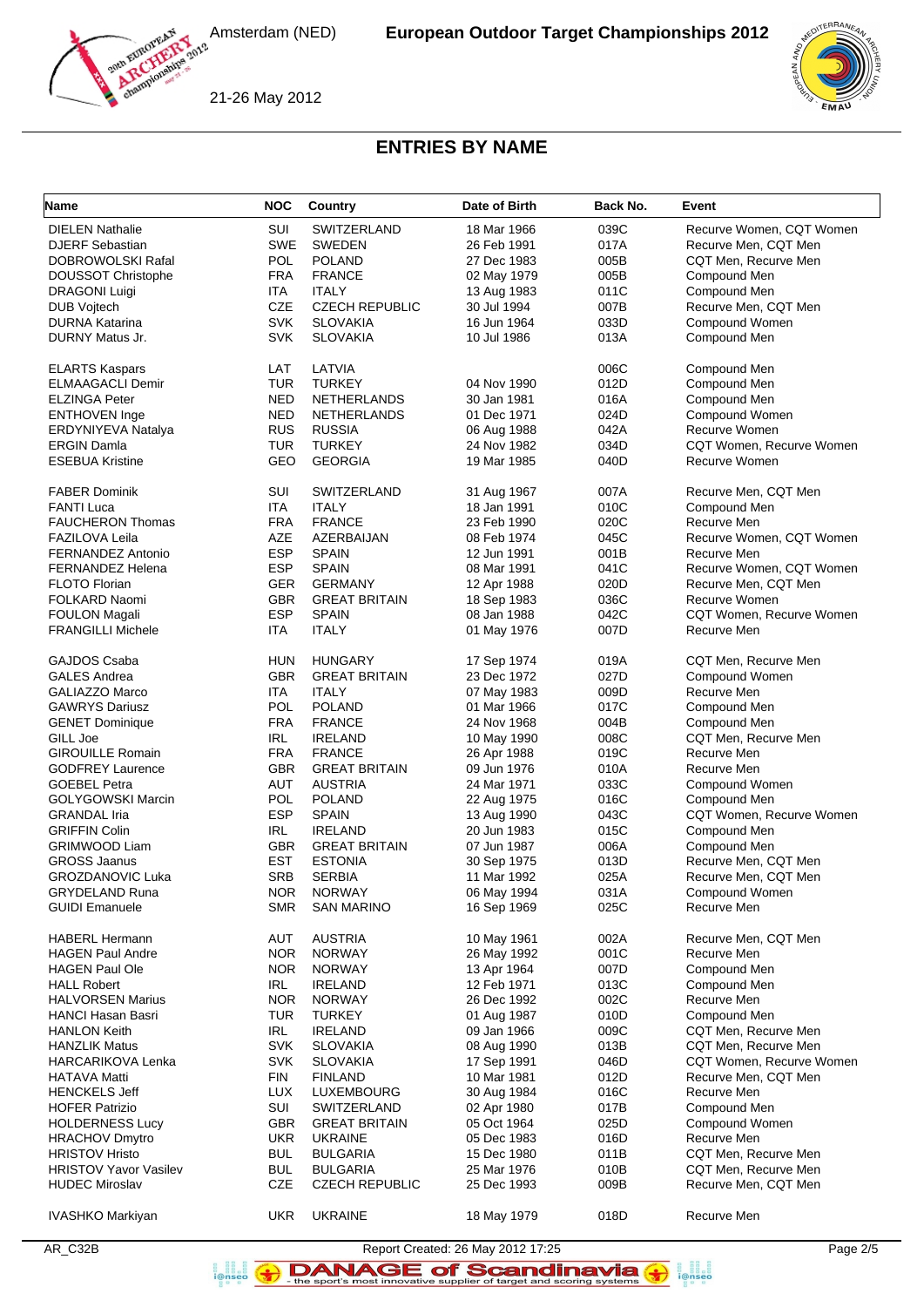Amsterdam (NED)



21-26 May 2012

# **ENTRIES BY NAME**

| Name                       | <b>NOC</b>               | Country               | Date of Birth | Back No. | Event                    |
|----------------------------|--------------------------|-----------------------|---------------|----------|--------------------------|
| JAGER Maja Buskbjerg       | <b>DEN</b>               | <b>DENMARK</b>        | 22 Dec 1991   | 029C     | Recurve Women            |
| JARVENPAA Erja             | <b>FIN</b>               | <b>FINLAND</b>        | 03 Sep 1964   | 029B     | Compound Women           |
| JARVENPAA Marko            | <b>FIN</b>               | <b>FINLAND</b>        | 05 May 1966   | 004D     | Compound Men             |
| JEPPSSON Jenny             | <b>SWE</b>               | <b>SWEDEN</b>         | 10 May 1983   | 042D     | Recurve Women, CQT Women |
| JOHANNESSEN Torben         | DEN                      | <b>DENMARK</b>        | 02 Oct 1967   | 014B     | Compound Men             |
| <b>JOHANSSON Malin</b>     | <b>SWE</b>               | <b>SWEDEN</b>         |               | 025C     |                          |
|                            |                          |                       | 02 Aug 1990   |          | Compound Women           |
| <b>KALOMOIRIS Georgios</b> | GRE                      | <b>GREECE</b>         | 23 Apr 1964   | 006D     | Recurve Men, CQT Men     |
| <b>KENT Kristo</b>         | <b>EST</b>               | <b>ESTONIA</b>        | 06 Dec 1978   | 017D     | Compound Men             |
|                            | <b>RUS</b>               | <b>RUSSIA</b>         | 09 Aug 1983   |          |                          |
| <b>KHALUDOROV Danzan</b>   |                          |                       |               | 001D     | Compound Men             |
| KILPIA Asko                | <b>FIN</b>               | <b>FINLAND</b>        | 28 Oct 1968   | 005D     | Compound Men             |
| <b>KIRSEVER Kerem</b>      | <b>TUR</b>               | <b>TURKEY</b>         | 19 Aug 1994   | 015A     | CQT Men, Recurve Men     |
| KIS Laszlo                 | <b>HUN</b>               | <b>HUNGARY</b>        | 28 Feb 1967   | 010B     | Compound Men             |
| <b>KOPNIN Alexei</b>       | AZE                      | AZERBAIJAN            | 28 Oct 1994   | 004A     | Recurve Men, CQT Men     |
| <b>KOURULA Laura</b>       | <b>FIN</b>               | <b>FINLAND</b>        | 05 Jun 1981   | 047A     | Recurve Women, CQT Women |
| KOZHIN Alexander           | <b>RUS</b>               | <b>RUSSIA</b>         | 10 Apr 1990   | 023D     | CQT Men, Recurve Men     |
| <b>KOZHIN Dmitry</b>       | <b>RUS</b>               | <b>RUSSIA</b>         | 25 Apr 1994   | 003D     | Compound Men             |
| <b>KRAUS Stephane</b>      | <b>LUX</b>               | LUXEMBOURG            | 21 Oct 1980   | 018C     | Recurve Men              |
| <b>KRAVACEK Daniel</b>     | <b>SVK</b>               | <b>SLOVAKIA</b>       | 27 Nov 1979   | 014B     | CQT Men, Recurve Men     |
| <b>KROGSHEDE Mads Juul</b> | DEN                      | <b>DENMARK</b>        | 28 Oct 1991   | 017B     | CQT Men, Recurve Men     |
| <b>KRSTIC Borislav</b>     | <b>SRB</b>               | <b>SERBIA</b>         | 05 Nov 1975   | 012A     | Compound Men             |
| <b>KULHAVA Miroslava</b>   | CZE                      | <b>CZECH REPUBLIC</b> | 22 Mar 1972   | 035D     | CQT Women, Recurve Women |
| <b>KUNDA Maxim</b>         | <b>BLR</b>               | <b>BELARUS</b>        | 01 Aug 1989   | 015C     | CQT Men, Recurve Men     |
| <b>KVLIVIDZE Irakli</b>    | GEO                      | <b>GEORGIA</b>        | 16 Apr 1995   | 023B     | CQT Men, Recurve Men     |
| <b>KYRITSOGLOU Sam</b>     | <b>BEL</b>               | <b>BELGIUM</b>        | 15 Sep 1983   | 001B     | Compound Men             |
|                            |                          |                       |               |          |                          |
| <b>LANTEE Anne</b>         | <b>FIN</b>               | <b>FINLAND</b>        | 08 May 1982   | 030B     | Compound Women           |
| <b>LAPSINS Eduards</b>     | LAT                      | LATVIA                | 06 May 1962   | 022C     | CQT Men, Recurve Men     |
| <b>LAUBE Marcus</b>        | <b>GER</b>               | <b>GERMANY</b>        | 11 Dec 1981   | 009B     | Compound Men             |
| <b>LAURSEN Louise</b>      | <b>DEN</b>               | <b>DENMARK</b>        | 27 Jun 1988   | 031C     | Recurve Women            |
|                            |                          |                       |               |          |                          |
| <b>LAURSEN Patrick</b>     | <b>DEN</b><br><b>IRL</b> | <b>DENMARK</b>        | 16 May 1988   | 015B     | Compound Men             |
| <b>LAWTHER Melanie</b>     |                          | <b>IRELAND</b>        | 14 Dec 1981   | 031B     | Compound Women           |
| <b>LEBECQUE Pascale</b>    | <b>FRA</b>               | <b>FRANCE</b>         | 18 Apr 1989   | 023C     | Compound Women           |
| <b>LEHTONEN Kaj</b>        | <b>FIN</b>               | <b>FINLAND</b>        | 09 Feb 1970   | 006D     | Compound Men             |
| <b>LESNIAK Natalia</b>     | <b>POL</b>               | <b>POLAND</b>         | 10 Jul 1991   | 033C     | Recurve Women            |
| LIONETTI Pia Carmen        | <b>ITA</b>               | <b>ITALY</b>          | 26 Feb 1987   | 035B     | Recurve Women            |
| LOGINOVA Albina            | <b>RUS</b>               | <b>RUSSIA</b>         | 07 Aug 1983   | 024B     | Compound Women           |
| <b>LOIZOU Konstantinos</b> | <b>CYP</b>               | <b>CYPRUS</b>         | 09 Feb 1994   | 025D     | Recurve Men, CQT Men     |
| LOKLUOGLU Begul            | <b>TUR</b>               | <b>TURKEY</b>         | 28 Aug 1988   | 032D     | CQT Women, Recurve Women |
| LONGO Laura                | <b>ITA</b>               | <b>ITALY</b>          | 22 Aug 1988   | 030A     | Compound Women           |
| LOTT Jaan                  | <b>EST</b>               | <b>ESTONIA</b>        | 22 Mar 1965   | 015D     | Recurve Men, CQT Men     |
| <b>LUBYS Taurunas</b>      | LTU                      | LITHUANIA             | 31 Mar 1965   | 024A     | CQT Men, Recurve Men     |
| <b>LUIK Siret</b>          | <b>EST</b>               | <b>ESTONIA</b>        | 28 Sep 1986   | 038B     | CQT Women, Recurve Women |
| <b>LUNDIN Morgan</b>       | SWE                      | <b>SWEDEN</b>         | 20 May 1969   | 003A     | Compound Men             |
| <b>LUQUE Pilar</b>         | <b>ESP</b>               | <b>SPAIN</b>          |               | 025A     | Compound Women           |
| <b>LUZHNICA Bardhyl</b>    | KOS                      | <b>KOSOVO</b>         | 21 May 1971   | 027A     | Recurve Men              |
|                            |                          |                       |               |          |                          |
| <b>MAKKONEN Susanna</b>    | <b>FIN</b>               | <b>FINLAND</b>        | 23 Oct 1967   | 028B     | Compound Women           |
| <b>MARCU Razvan</b>        | <b>ROU</b>               | <b>ROMANIA</b>        | 05 Jan 1991   | 010C     | Recurve Men, CQT Men     |
| <b>MARKOVIC Irina</b>      | NED                      | <b>NETHERLANDS</b>    | 23 Sep 1976   | 023D     | Compound Women           |
| <b>MARTRET Caroline</b>    | <b>FRA</b>               | <b>FRANCE</b>         | 24 Feb 1985   | 022C     | Compound Women           |
| <b>MARUSAU Mikalai</b>     | <b>BLR</b>               | <b>BELARUS</b>        | 08 Aug 1981   | 014C     | CQT Men, Recurve Men     |
| MARUSAVA Hanna             | <b>BLR</b>               | <b>BELARUS</b>        | 08 Jan 1978   | 034B     | Recurve Women            |
| <b>MASSINA Michele</b>     | <b>BEL</b>               | <b>BELGIUM</b>        | 11 May 1965   | 030C     | Compound Women           |
| MATVEJEVA Rimma            | LAT                      | LATVIA                | 17 Dec 1973   | 030A     | CQT Women, Recurve Women |
| <b>MATZKIN Guy</b>         | <b>ISR</b>               | <b>ISRAEL</b>         | 01 Jan 1990   | 027B     | CQT Men, Recurve Men     |
| <b>MATZNER Michael</b>     | AUT                      | <b>AUSTRIA</b>        | 01 Sep 1975   | 008A     | Compound Men             |
| <b>MAYR Camilo</b>         | <b>GER</b>               | <b>GERMANY</b>        | 04 Mar 1991   | 019D     | Recurve Men, CQT Men     |
|                            |                          |                       |               |          |                          |
| <b>MIKALA Melanie</b>      | <b>GER</b>               | <b>GERMANY</b>        | 03 May 1987   | 030D     | Compound Women           |
| MIOKOVIC Danilo            | <b>SRB</b>               | <b>SERBIA</b>         | 30 Oct 1963   | 011A     | Compound Men             |
| <b>MIRCA Alexandra</b>     | MDA                      | <b>MOLDOVA</b>        | 11 Oct 1993   | 047B     | Recurve Women, CQT Women |
| MORKELIUNAS Ignas          | LTU                      | LITHUANIA             | 09 Jul 1991   | 023A     | CQT Men, Recurve Men     |
| <b>MOSER Daniel</b>        | AUT                      | <b>AUSTRIA</b>        | 28 Nov 1976   | 009A     | Compound Men             |
| <b>MOUSIKOU Elena</b>      | <b>CYP</b>               | <b>CYPRUS</b>         | 07 Nov 1988   | 046A     | CQT Women, Recurve Women |
| <b>MULLER Axel</b>         | <b>SUI</b>               | SWITZERLAND           | 03 Jan 1992   | 008A     | Recurve Men, CQT Men     |

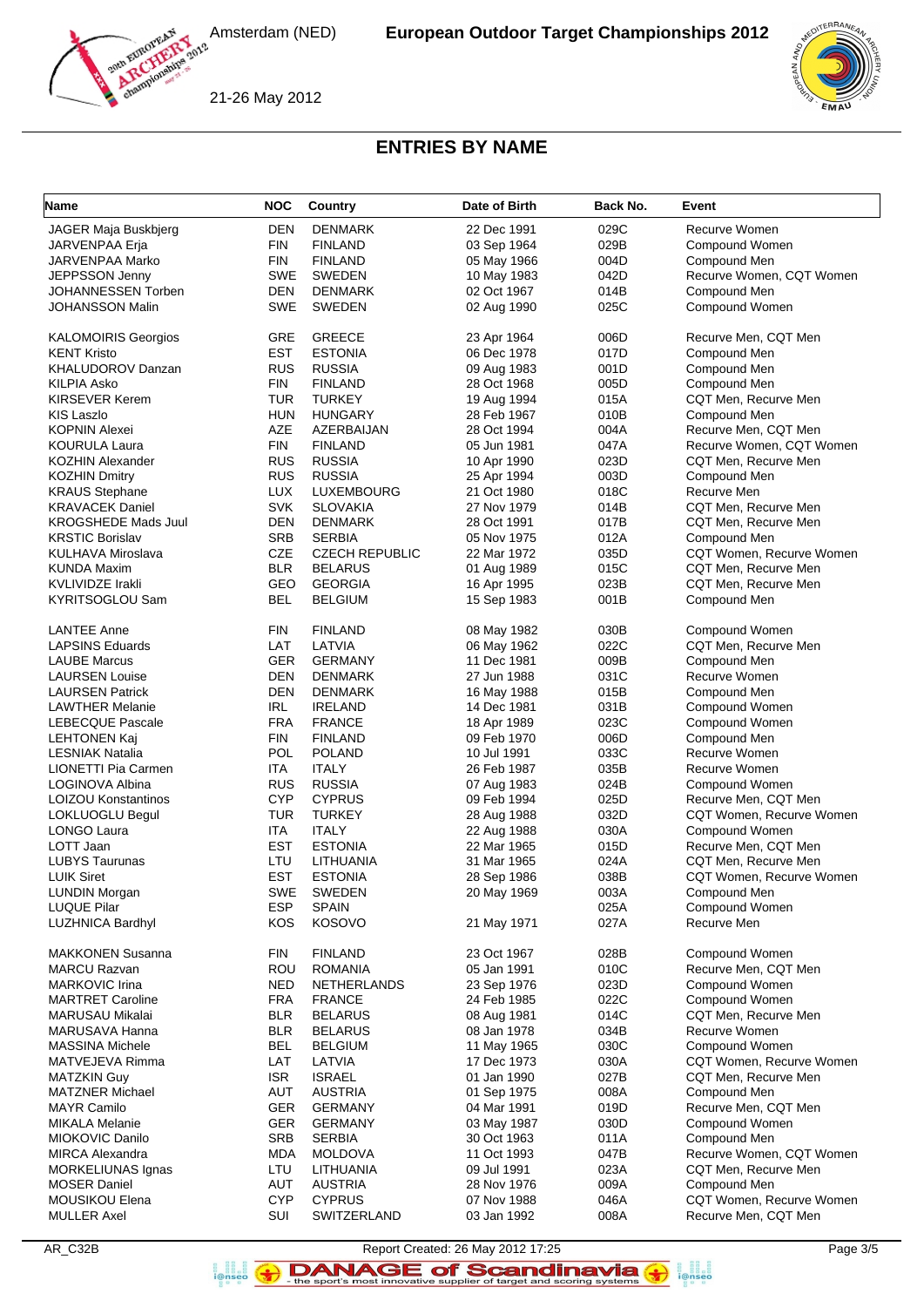





# **ENTRIES BY NAME**

| Name                       | <b>NOC</b>         | Country               | Date of Birth              | Back No. | Event                    |
|----------------------------|--------------------|-----------------------|----------------------------|----------|--------------------------|
| <b>NARIMANIDZE Khatuna</b> | GEO                | <b>GEORGIA</b>        | 02 Feb 1974                | 039D     | Recurve Women            |
| <b>NASARIDZE Natalia</b>   | <b>TUR</b>         | <b>TURKEY</b>         | 02 Oct 1972                | 033D     | CQT Women, Recurve Women |
| <b>NESPOLI Mauro</b>       | ITA.               | <b>ITALY</b>          | 22 Nov 1987                | 008D     | Recurve Men              |
| <b>NESTENG Baard</b>       | <b>NOR</b>         | <b>NORWAY</b>         | 14 May 1979                | 003C     | Recurve Men              |
| NOVOTNY Voitech            | <b>CZE</b>         | <b>CZECH REPUBLIC</b> |                            | 008B     | Recurve Men, CQT Men     |
| <b>NOWAK Piotr</b>         | <b>POL</b>         | <b>POLAND</b>         | 09 Apr 1992<br>20 Mar 1991 | 004B     | CQT Men, Recurve Men     |
|                            |                    |                       |                            |          |                          |
| O HANLON Brendan           | IRL                | <b>IRELAND</b>        | 11 Jun 1979                | 007C     | CQT Men, Recurve Men     |
| <b>OJAMAE Pearu Jakob</b>  | <b>EST</b>         | <b>ESTONIA</b>        | 01 Nov 1994                | 014D     | Recurve Men, CQT Men     |
| OLARU Dan                  | <b>MDA</b>         | <b>MOLDOVA</b>        | 11 Nov 1996                | 026D     | Recurve Men, CQT Men     |
| OLEKSEJENKO Julia          | LAT                | LATVIA                |                            | 032B     | Compound Women           |
| <b>OLIVER Amy</b>          | <b>GBR</b>         | <b>GREAT BRITAIN</b>  | 10 Jul 1987                | 035C     | Recurve Women            |
| <b>OLOFSSON Ingrid</b>     | <b>SWE</b>         | <b>SWEDEN</b>         | 07 Dec 1963                | 026C     | Compound Women           |
| <b>ONDRIK Tibor</b>        | <b>HUN</b>         | <b>HUNGARY</b>        | 25 Jul 1964                | 012B     | Compound Men             |
| <b>ORLIC Maja</b>          | CRO                | <b>CROATIA</b>        | 09 May 1997                | 022A     | Compound Women           |
|                            |                    |                       |                            |          |                          |
| PAGNI Sergio               | ITA                | <b>ITALY</b>          | 26 Mar 1979                | 012C     | Compound Men             |
| PALEKHA Kateryna           | <b>UKR</b>         | <b>UKRAINE</b>        | 20 Sep 1980                | 043B     | Recurve Women            |
| PANIKOVA Zuzana            | <b>CZE</b>         | <b>CZECH REPUBLIC</b> | 08 Apr 1990                | 037D     | CQT Women, Recurve Women |
| PAPAVASILEIOU Michail      | GRE                | <b>GREECE</b>         | 07 Apr 1994                | 005D     | Recurve Men, CQT Men     |
| <b>PARNAT Reena</b>        | <b>EST</b>         | <b>ESTONIA</b>        | 01 Dec 1993                | 039B     | CQT Women, Recurve Women |
| PAVLOVA Anastasia          | <b>UKR</b>         | <b>UKRAINE</b>        | 09 Feb 1995                | 042B     | Recurve Women            |
| PEROVA Ksenia              | <b>RUS</b>         | <b>RUSSIA</b>         | 08 Feb 1989                | 043A     | Recurve Women            |
| PETERSSON Magnus           | <b>SWE</b>         | <b>SWEDEN</b>         | 17 Jun 1975                | 016A     | Recurve Men, CQT Men     |
| PETROSYAN Arshak           | <b>ARM</b>         | <b>ARMENIA</b>        | 11 Sep 1991                | 004C     | CQT Men, Recurve Men     |
| PETROSYAN Hovanes          | ARM                | ARMENIA               | 18 Jul 1980                | 006C     | Recurve Men, CQT Men     |
| PIEKARSKI Boguslaw         | <b>POL</b>         | <b>POLAND</b>         | 01 Jan 1900                | 018C     | Compound Men             |
| PKHAKADZE Lasha            | GEO                | <b>GEORGIA</b>        | 24 May 1994                | 022B     | CQT Men, Recurve Men     |
| POLAKOVIC Martin           | <b>SVK</b>         | <b>SLOVAKIA</b>       | 01 Jan 1990                | 015B     | CQT Men, Recurve Men     |
| POLAKOVIC Richard          | <b>SVK</b>         | <b>SLOVAKIA</b>       | 22 Mar 1972                | 014A     | Compound Men             |
| PREIMANN Anneli            | <b>EST</b>         | <b>ESTONIA</b>        | 20 Dec 1988                | 040B     | CQT Women, Recurve Women |
| PREVOST Gael               | <b>FRA</b>         | <b>FRANCE</b>         | 08 Mar 1994                | 021C     | Recurve Men              |
| PRIEELS Sarah              | <b>BEL</b>         | <b>BELGIUM</b>        | 27 Feb 1990                | 029C     | Compound Women           |
| PRILEPAU Anton             | <b>BLR</b>         | <b>BELARUS</b>        | 05 Feb 1984                | 013C     | CQT Men, Recurve Men     |
| PROC Jacek                 | <b>POL</b>         | <b>POLAND</b>         | 09 Sep 1981                | 006B     | CQT Men, Recurve Men     |
| PSARRA Evangelia           | GRE                | <b>GREECE</b>         | 17 Jun 1974                | 033A     | Recurve Women, CQT Women |
|                            |                    |                       |                            |          |                          |
| <b>REBERNIG Erwin</b>      | AUT                | <b>AUSTRIA</b>        | 24 Sep 1970                | 001A     | Recurve Men, CQT Men     |
| <b>REIDY Maeve</b>         | IRL                | <b>IRELAND</b>        | 10 Jun 1990                | 044A     | CQT Women, Recurve Women |
| <b>REITMEIER Filip</b>     | CZE                | <b>CZECH REPUBLIC</b> | 15 Aug 1975                | 013D     | Compound Men             |
| RICHTER Elena              | <b>GER</b>         | <b>GERMANY</b>        | 03 Jul 1989                | 038A     | Recurve Women, CQT Women |
| RIZHAMADZE Tornike         | GEO                | <b>GEORGIA</b>        | 08 Nov 1994                | 024B     | Recurve Men, CQT Men     |
| RODRIGUEZ Juan I.          | <b>ESP</b>         | <b>SPAIN</b>          | 19 Apr 1992                | 003B     | Recurve Men              |
| ROHRBERG Sebastian         | <b>GER</b>         | <b>GERMANY</b>        | 13 Mar 1979                | 021D     | Recurve Men, CQT Men     |
| <b>RUBAN Viktor</b>        | <b>UKR</b>         | <b>UKRAINE</b>        | 24 May 1981                | 017D     | Recurve Men              |
| SANDORKA Robert            | CRO                | <b>CROATIA</b>        | 09 Sep 1980                | 027C     | CQT Men, Recurve Men     |
| <b>SARBU Luminita</b>      | ROU                | <b>ROMANIA</b>        | 22 Jan 1988                | 030B     | Recurve Women, CQT Women |
| <b>SCHLOESSER Mike</b>     | <b>NED</b>         | NETHERLANDS           | 15 Jan 1994                | 017A     | Compound Men             |
| <b>SCHOBINGER Celine</b>   | SUI                | SWITZERLAND           | 18 Sep 1989                | 040C     | Recurve Women, CQT Women |
| <b>SCHUH Berengere</b>     | <b>FRA</b>         | <b>FRANCE</b>         | 13 Jun 1984                | 036A     | Recurve Women            |
| <b>SCHULER Luc</b>         | <b>LUX</b>         | LUXEMBOURG            | 28 Sep 1978                | 017C     | Recurve Men              |
| <b>SCRIBA Julian</b>       | <b>GER</b>         | <b>GERMANY</b>        | 01 Jan 1989                | 007B     | Compound Men             |
| <b>SERNA Jonas</b>         | LTU                | LITHUANIA             | 18 Jul 1961                | 001C     | Compound Men             |
| SHAHNAZARYAN Gohar         | ARM                | <b>ARMENIA</b>        | 17 Oct 1991                | 044B     | Recurve Women, CQT Women |
| SHAHNAZARYAN Vasil         | ARM                | ARMENIA               | 15 Nov 1992                | 005C     | Recurve Men, CQT Men     |
| <b>SHATRAVA Pavel</b>      | LAT                | LATVIA                | 18 Feb 1978                | 004C     | Compound Men             |
| SICHENIKOVA Lidiia         | <b>UKR</b>         | <b>UKRAINE</b>        | 03 Feb 1993                | 041B     | Recurve Women            |
| SIGAUSKAS Vladas           | LTU                | LITHUANIA             | 07 Aug 1967                | 003C     | Compound Men             |
| SIMONOVA Svetlana          | AZE                | AZERBAIJAN            | 02 Feb 1987                | 044C     | CQT Women, Recurve Women |
| SITAR Dejan                | <b>SLO</b>         | <b>SLOVENIA</b>       | 09 Dec 1979                | 019A     | Compound Men             |
| <b>SKALBERG Andreas</b>    | <b>SWE</b>         | SWEDEN                | 21 Sep 1980                | 018A     | Recurve Men, CQT Men     |
|                            |                    |                       |                            |          |                          |
| SMITH John                 | IRL.<br><b>DEN</b> | <b>IRELAND</b>        |                            | 014C     | Compound Men             |
| SOEMOD Camilla             |                    | <b>DENMARK</b>        | 27 Feb 1985                | 032C     | Compound Women           |
| SOMMER Max                 | AUT                | <b>AUSTRIA</b>        | 27 Jan 1991                | 007A     | Compound Men             |